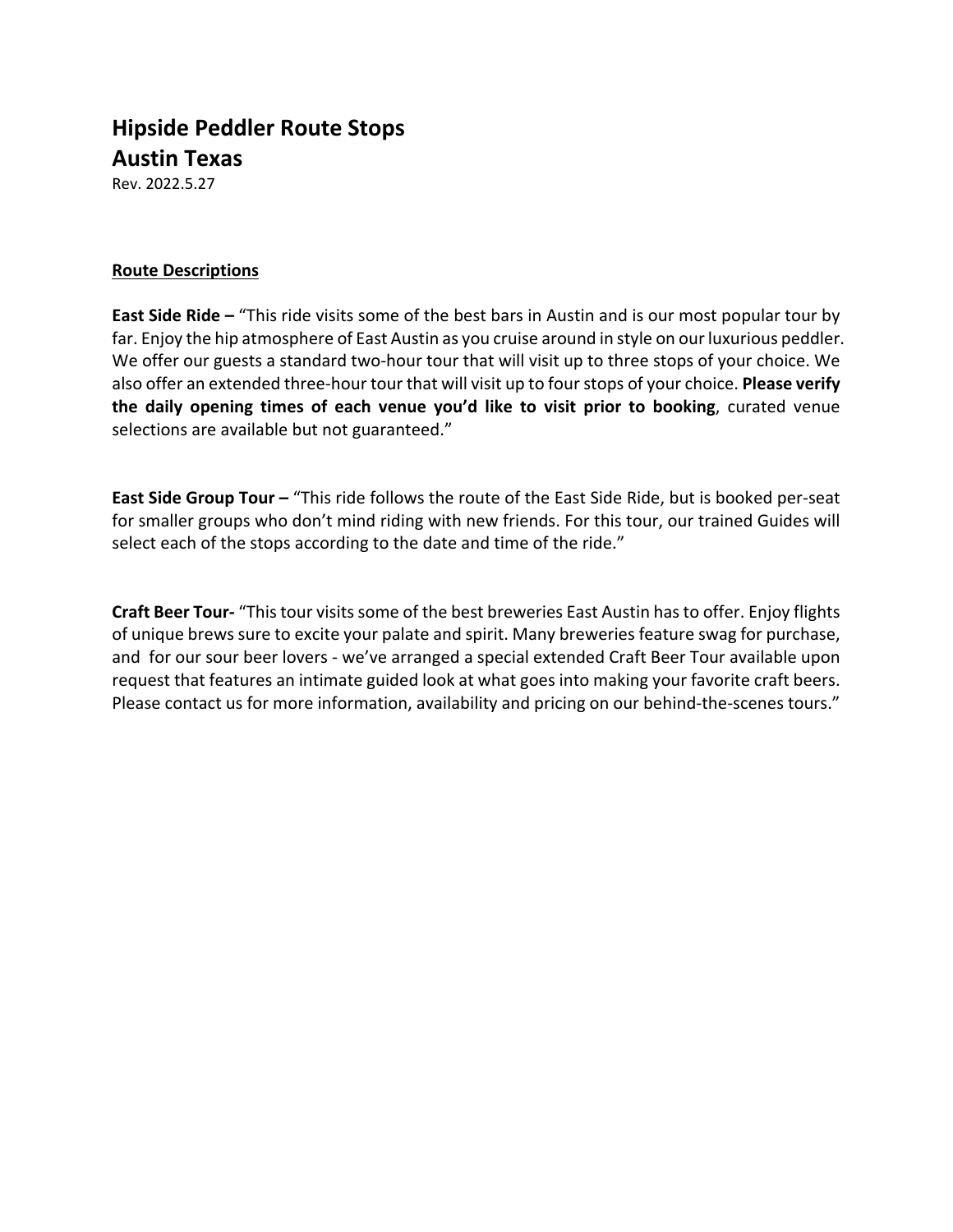## **East Side Ride ‐ (Tours scheduled before 3pm on Weekdays may feature venues from other routes.)**

- ‐ **La Holly** (Opens 11am Wednesday Sunday. Closed Monday and Tuesdays)
	- o Modern take on a cantina with craft beer, wine & agave‐based spirits like mezcal & bacanora.
	- o https://cantinaholly.com
- ‐ **Kinda Tropical** (Opens 12pm Everyday)
	- o This is exactly the sort of hangout spot you're looking for. Full bar, food from morning to night, espresso and oat milk lattes on tap, parking and chill patios. Enjoy brunch with your friends, sip of Figure 8 coffee while sending some emails, or have a cocktail or two.
	- o https://kindatropical.com/about/

## ‐ **Lustre Pearl East** (Opens 3pm Monday – Thursday, 2pm Friday and 11am Weekends)

- o The sister bar to the famous Lustre Pearl on Rainey Street. Enjoy drinks & snacks in an old converted home with a jukebox & huge backyard with picnic tables & games.
- o http://east.lustrepearlaustin.com
- ‐ **Long Play Lounge East** (Opens 3pm Weekdays, 12pm Weekends)
	- o Hip venue for craft cocktails & beer, a stage for live music & comfort eats from Toaster food truck.
	- o One of the "Top 40 Bars in Austin" as Rated by Austin Monthly
	- o https://www.thelongplaylounge.com/lpeast/

#### ‐ **High Noon** (Opens 3pm Weekdays, 12pm Weekends)

- o Hip venue for craft cocktails & beer, a stage for live music & comfort eats.
- o The space is self‐described as a retro, psychedelic Western bar, and they've got house cocktails like mezcal negronis and watermelon margaritas, in addition to wine, champagne, and local draft beers.
- o https://www.highnoonaustin.com
- ‐ **Kitty Cohens** (Opens 3pm Weekdays, 12pm Saturday & Sunday)
	- o Retro bar offering specialty drinks & punches, plus a spacious yard with shaded poolside seating.
	- o One of the "Top 40 Bars in Austin" as Rated by Austin Monthly
	- o https://www.kittycohens.com
- ‐ **Drinks Lounge (**Opens 4pm Weekdays, 2pm Saturday & Sunday)
	- o Unassuming watering hole with a patio, pool tables & a horseshoe‐shaped bar, plus bands & DJ nights.
	- o https://www.drinkslounge.bar

#### ‐ **Whislers** (Opens 4pm Weekdays, 2pm on Weekends)

- o Rustic‐chic watering hole featuring handcrafted cocktails & a patio with frequent live music shows.
- o One of the "Top 40 Bars in Austin" as Rated by Austin Monthly
- o https://whislersatx.com
- ‐ **Liberty Bar** (Opens 4pm Weekdays, 2pm Weekends)
	- $\circ$  One of the oldest bars on east 6<sup>th</sup>, featuring a chef-inspired food truck and picnic table equipped patio.
	- o https://thelibertyaustin.com

#### ‐ **The Lucky Duck** (Opens 6pm Weekdays, 12pm Weekends)

- o A dog friendly bar with a large patio and welcoming interior. Serving cocktails, draft beers and draft cocktails! Come for the tasty food and dance the night away.
- o https://www.theluckyduckatx.com